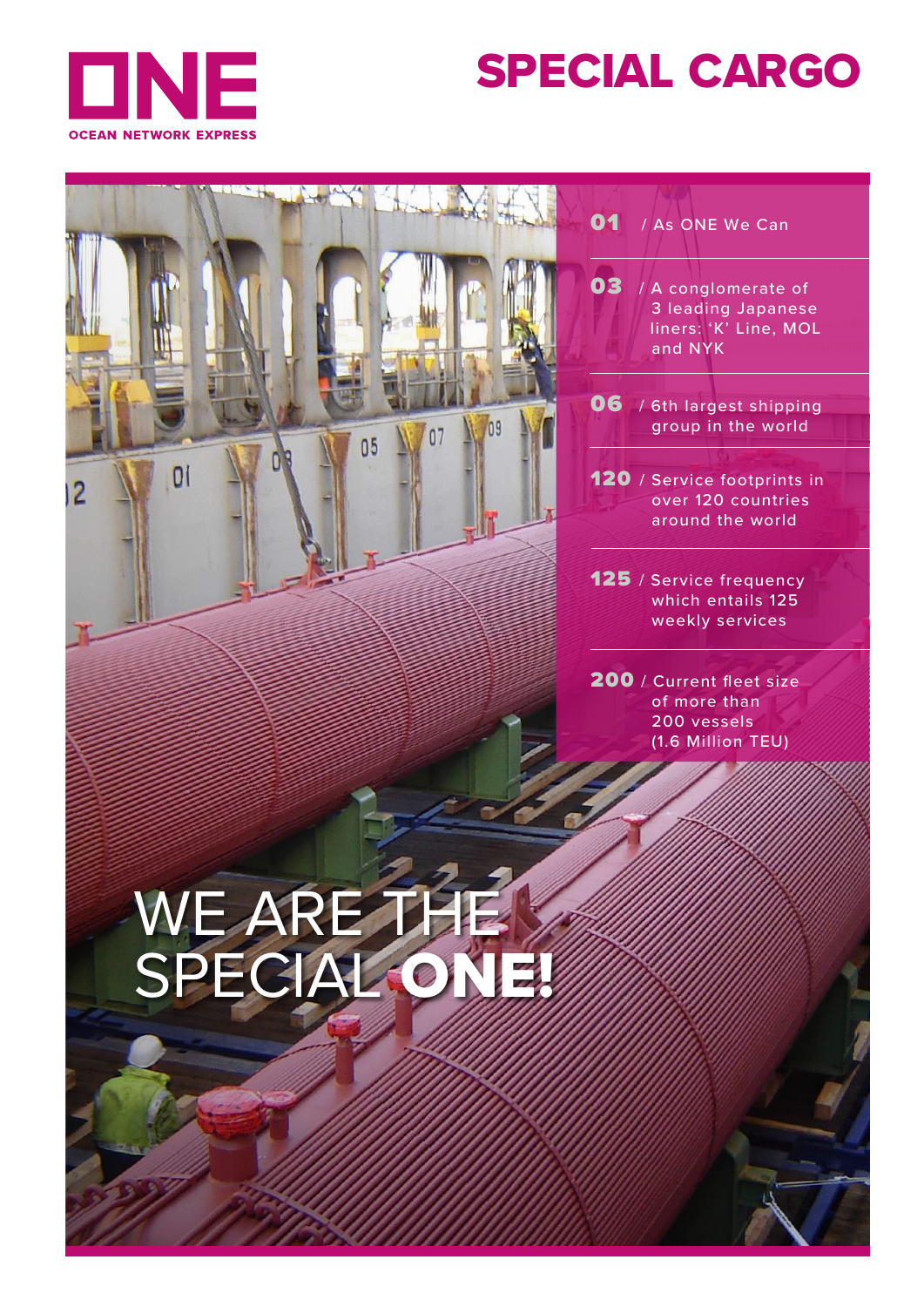## ONE SPECIAL CARGO

As ONE, our brand name represents our integrity as three leading marine transport companies working together to make a difference in the ocean freight industry. We have a rich history and experience in handling special cargo of all kinds. Whether you are looking to transport vehicles, yachts, small-sized aircrafts, over-sized machines, large factory components or any sorts of construction equipment, ONE has just the right people and expertise.

ONE employs teams of worldwide specialists who have the handling knowledge and skills to ensure your special cargo is shipped safely and efficiently to destinations around the globe. This in turn enables us to design customized and point-to-point integrated solutions. Hence, ensuring a peace of mind for your valued shipments. With our extensive international port coverage, on-time shipping schedule, well balanced equipment supplies and tailor-made customer service, ONE is definitely your ideal partner for the transportation of special cargo.



### SPECIAL CARGO TYPES



**In-Gauge Cargo** (IG)

Special cargoes which are transported using Flat Rack or Open Top containers, and are placed within the internal dimensions of the containers.



Special cargoes which are also transported using Flat Rack or Open Top containers, despite having dimensions which exceed the width and/or height of the containers.



Extra-large special cargoes which are transported using multiple Flat Rack containers. For example, luxury yachts, factory components, over-sized machines, trains, construction equipment, generators, etc.

### **ONE ADVANTAGE**

ONE differentiates its special cargo service by offering such key value-added features:



Priority space planning and management of special cargo



Sizeable container fleet with extensive equipment/facilities support



Dedicated country specialists with expertise in local liaison

structure





Point-to-point and hassle-free integrated solutions



Extensive worldwide port coverage with regular on-time weekly services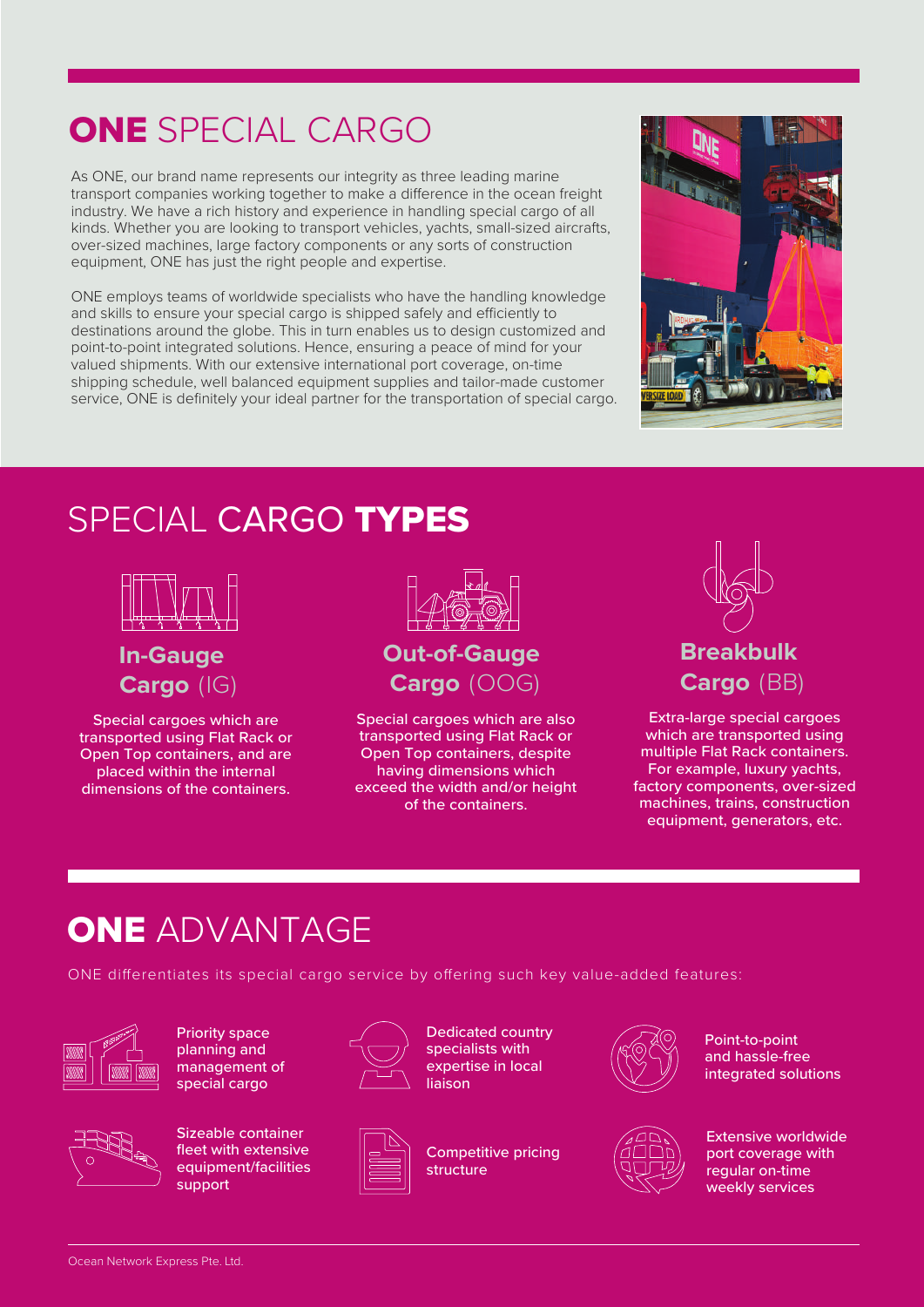## ONE SPECIAL CARGO CONTAINERS AND SPECIFICATIONS

### **FLAT RACK\***

Flat Rack units have only a floor and walls at the front and rear. They have lashing rings in many locations, making it easy to secure your special cargo.

#### **20 FEET 40 FEET**

| Specifications for 8'6" / 34,000kg |                                          |                   |  |
|------------------------------------|------------------------------------------|-------------------|--|
| <b>Inside Measurement</b>          | Length (cm)<br>Width (cm)<br>Height (cm) | 561<br>243<br>221 |  |
| <b>Load Capacity</b>               | $(m^3)$                                  | 284               |  |
| <b>Container Weight</b>            | (kq)                                     | 3.050             |  |
| <b>Max. Load Weight</b>            | (kg)                                     | 30,950            |  |



|                         | Height (cm)       | 195    |
|-------------------------|-------------------|--------|
| <b>Load Capacity</b>    | (m <sup>3</sup> ) | 53.2   |
| <b>Container Weight</b> | (kq)              | 6.200  |
| <b>Max. Load Weight</b> | (kg)              | 38.800 |

### **OPEN TOP\***

Open Top containers have removable canvas or tarpaulins instead of a solid roof. They are perfect for your special cargo that is easily loaded from the top.



#### **20 FEET 40 FEET**

| Specifications for 8'6" / 30,480kg |                                          |                   |  |  |
|------------------------------------|------------------------------------------|-------------------|--|--|
| <b>Inside Measurement</b>          | Length (cm)<br>Width (cm)<br>Height (cm) | 589<br>234<br>234 |  |  |
| <b>Door Opening</b>                | Width (cm)<br>Height (cm)                | 233<br>224        |  |  |
| <b>Roof Header</b>                 | Width (cm)                               | 186               |  |  |
| <b>Roof Opening</b>                | Length (cm)<br>Width (cm)                | 576<br>222        |  |  |
| <b>Load Capacity</b>               | (m <sup>3</sup> )                        | 32.4              |  |  |
| <b>Container Weight</b>            | (kq)                                     | 2,280             |  |  |
| <b>Max. Load Weight</b>            | (kq)                                     | 28.100            |  |  |

\*Indicated specifications for reference only. Actual unit may differs.



| Specifications for 8'6" / 30,480kg |                                          |                     |  |  |
|------------------------------------|------------------------------------------|---------------------|--|--|
| <b>Inside Measurement</b>          | Length (cm)<br>Width (cm)<br>Height (cm) | 1,202<br>234<br>234 |  |  |
| <b>Door Opening</b>                | Width (cm)<br>Height (cm)                | 233<br>224          |  |  |
| <b>Roof Header</b>                 | Width (cm)                               | 185                 |  |  |
| <b>Roof Opening</b>                | Length (cm)<br>Width (cm)                | 1.189<br>218        |  |  |
| <b>Load Capacity</b>               | (m <sup>3</sup> )                        | 66.2                |  |  |
| <b>Container Weight</b>            | (kq)                                     | 3,880               |  |  |
| <b>Max. Load Weight</b>            | (kg)                                     | 26.600              |  |  |

**"ONE has the expertise to**  carefully and efficiently move **special cargoes worldwide. Combining best practice and innovation we aim to provide customers with the best quality service available in the market".**

Ms Luciana Sasso Global Special Cargo Manager Ocean Network Express (ONE)